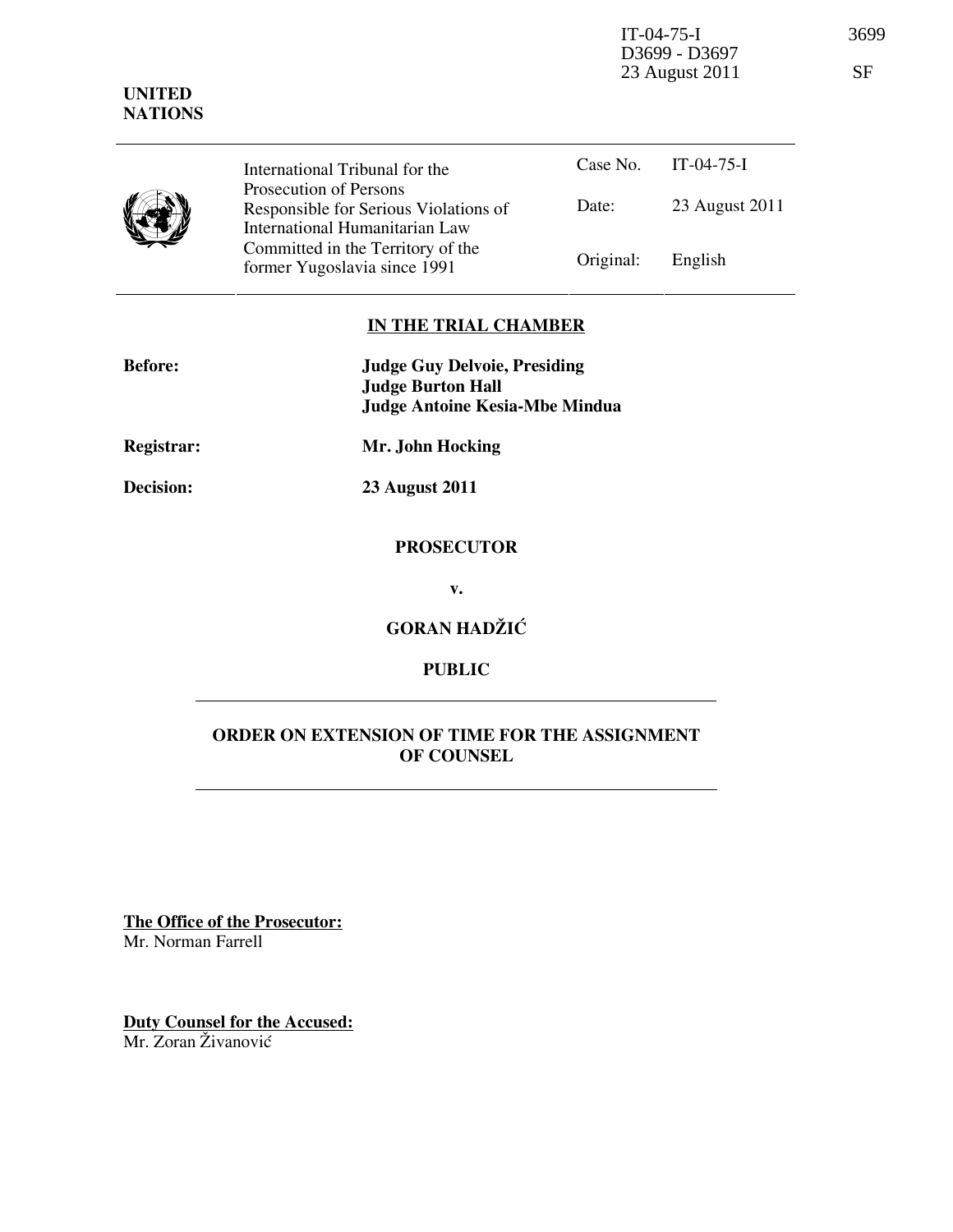1. THIS TRIAL CHAMBER of the International Tribunal for the Prosecution of Persons Responsible for Serious Violations of International Humanitarian Law Committed in the Territory of the former Yugoslavia since 1991 ("Tribunal") is seised of the "Registry Submission Pursuant to Rule 33(B) Requesting an Extension of Time for the Assignment of Counsel", filed on 22 August 2011 ("Registry Submission").

2. The Registry Submission requests, pursuant to Rule 62(C) of the Rules of Procedure and Evidence of the Tribunal ("Rules"), an extension of time to assign counsel to Mr. Goran Hadžić.<sup>2</sup> The person selected by Hadžić for assignment as his lead counsel is not on the Rule 45 list of prescreened counsel and is therefore not available for immediate assignment.<sup>3</sup> The Registry accordingly asks to have until 23 September 2011 for the assignment of counsel to Hadžić pursuant to Rule 62(C) of the Rules.

3. Rule 45(A) of the Rules provides that counsel shall be assigned to suspects or accused who lack the means to remunerate such counsel. For this purpose, Rule 45(B) of the Rules provides that the Registrar shall maintain a list of counsel who: (a) fulfil the requirements of Rule 44 of the Rules, (b) have established competence in criminal law and/or public international law, (c) possess at least seven years of relevant experience, and (d) have indicated their availability and willingness to be assigned by the Tribunal.

4. Rule 62(C) of the Rules provides that, within 30 days of the initial appearance, if the accused has not retained permanent counsel, the Registrar shall appoint such counsel and that, if the Registrar is unable to appoint permanent counsel within the time limit, he will seek an extension from the Trial Chamber.

5. The Chamber notes that Hadžić applied on 26 July 2011 for assignment of Tribunal-paid counsel pursuant to Article 7 of the Directive on the Assignment of Defence Counsel.<sup>4</sup> However, as the counsel chosen by Hadžić is not currently on the Rule 45 list, the Registry must first determine whether Hadžić's chosen lead counsel meets the requirements of Rules 44 and 45 of the Rules before it can make the assignment. The Chamber therefore finds an extension of time for the assignment of counsel warranted.

3698

<sup>1</sup> Prosecutor v. Goran Hadžić, Case No. IT-04-75-I, Registry Submission Pursuant to Rule 33(B) Requesting an Extension of Time for the Assignment of Counsel, 22 August 2011 ("Registry Submission").

Registry Submission, p. 3.

<sup>&</sup>lt;sup>3</sup> Registry Submission, p. 2.

<sup>&</sup>lt;sup>4</sup> Registry Submission, p. 2; see IT/73/Rev.11, 29 June 2006.